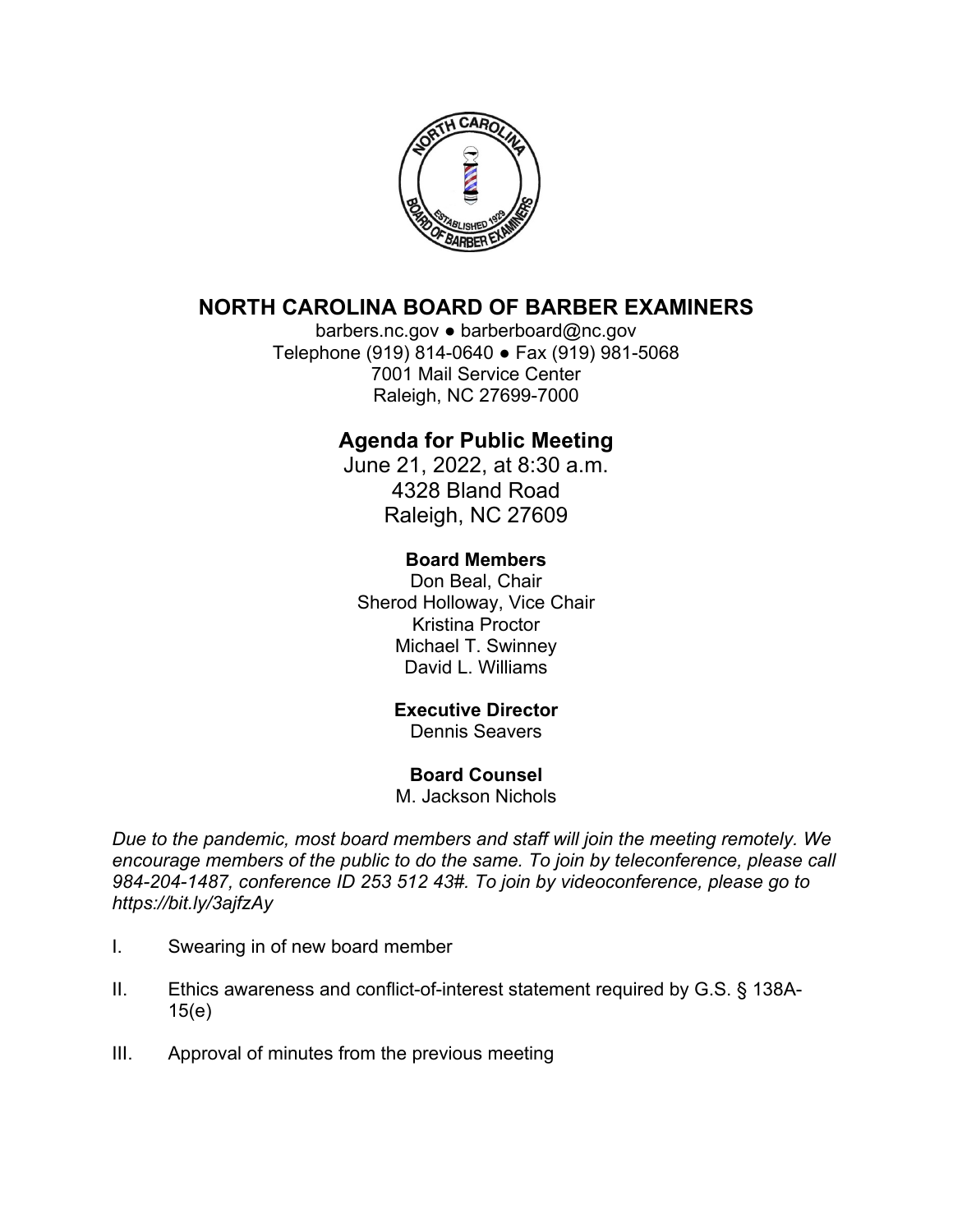IV. Adoption of proposed final agency decision

Darwin .......... L ........Paz ........................................ File 11593

V. Adoption of proposed consent orders

| $b_{\rm}$      |  |                               |  |
|----------------|--|-------------------------------|--|
| $C_{1}$        |  | Raymond L Goggins  File 41520 |  |
| d.             |  |                               |  |
| $e_{1}$        |  |                               |  |
| $f_{\rm{max}}$ |  |                               |  |
| g.             |  |                               |  |
| $h_{\cdot}$    |  |                               |  |
| i. L           |  |                               |  |

#### VI. Administrative hearings

| a. JosiasACasanova |  |  |
|--------------------|--|--|
|                    |  |  |
|                    |  |  |
|                    |  |  |

## VII. Felony petitions

*Department of Public Safety, Division of Adult Correction & Juvenile Justice* 

|  | a. Emanuel Humphries  File 34152 |  |
|--|----------------------------------|--|
|  |                                  |  |
|  |                                  |  |
|  |                                  |  |
|  |                                  |  |

#### *Other cases*

| e. James CCreech |  |  |
|------------------|--|--|
|                  |  |  |
|                  |  |  |
|                  |  |  |
|                  |  |  |

- VIII. SportsClips request for consent order
- IX. Rulemaking
- X. Complaints report